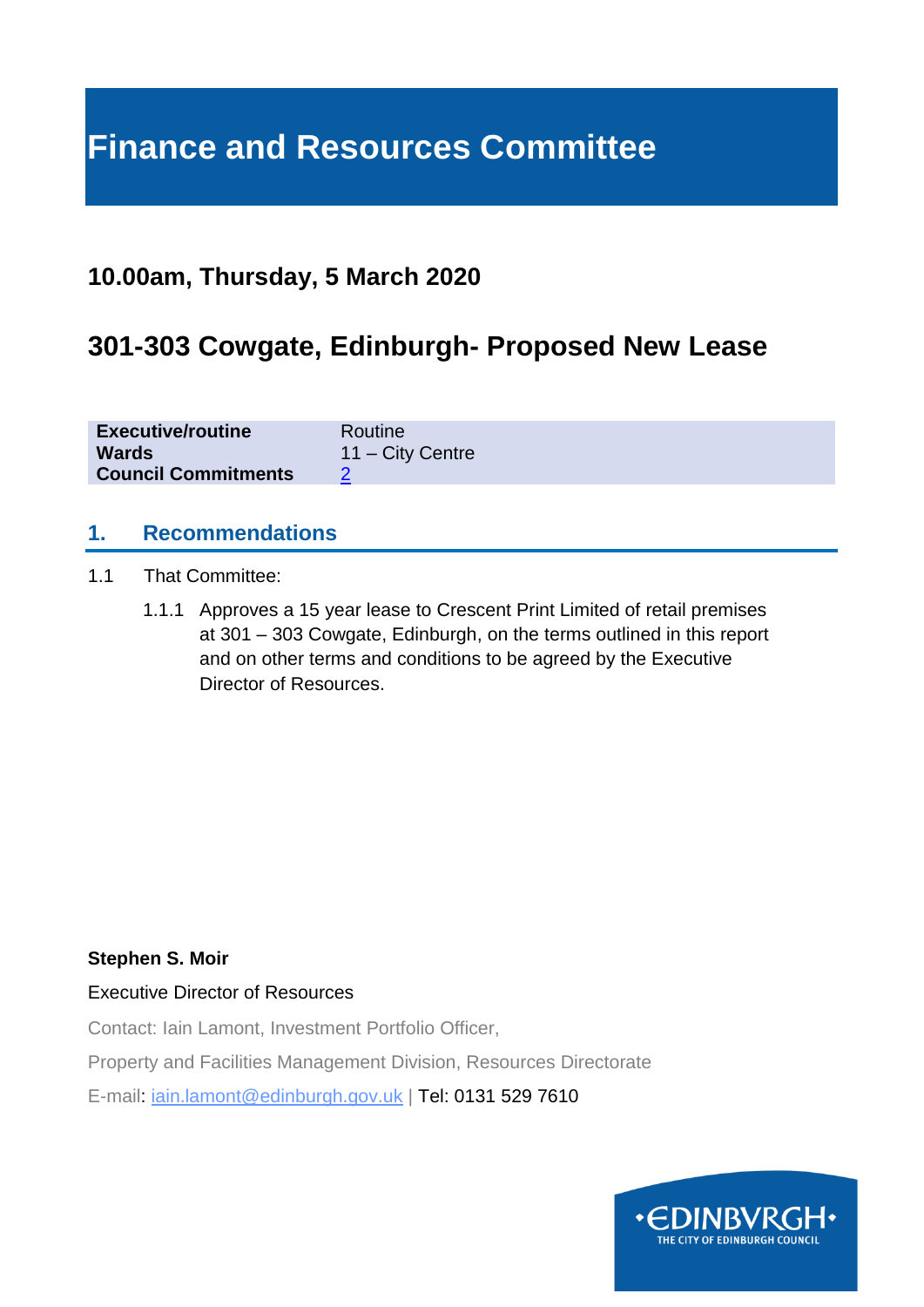**Report**

# **301-303 Cowgate, Edinburgh- Proposed New Lease**

#### **2. Executive Summary**

2.1 The retail unit at 301 – 303 Cowgate is currently let to Crescent Print Limited. The existing lease expires on 31 March 2020 and the tenant has requested a new 15 year lease. The report seeks approval to grant a new lease to Crescent Print Limited on the terms and conditions outlined in the report.

#### **3. Background**

- 3.1 The premises at 301 303 Cowgate extends to 85.13 sq m (916 sq ft) or thereby and is shown outlined in red on the attached plan.
- 3.2 Since July 2011, Crescent Print Limited have been the tenant at the property operating a printing / reproduction business. The current rent is £11,600 per annum.
- 3.3 The existing lease expires on 31 March 2020 and the tenant has requested the Council grant a new 15 year lease until 31 March 2035.

#### **4. Main report**

- 4.1 The following terms have been provisionally agreed:
	- Subjects: 301-303 Cowgate, Edinburgh;
	- Tenant: Crescent Print Limited;
	- Term: 15 years from 1 April 2020;
	- Rent: E13,000 per annum;
	- Use: Class 1 Retail Use;
	- Rent Review: 1 April 2025 and five yearly thereafter to Market Rental Value;
	- **Repair:** Full repairing and maintaining obligation;
	- Costs: The tenant shall be responsible for all Council and Legal costs;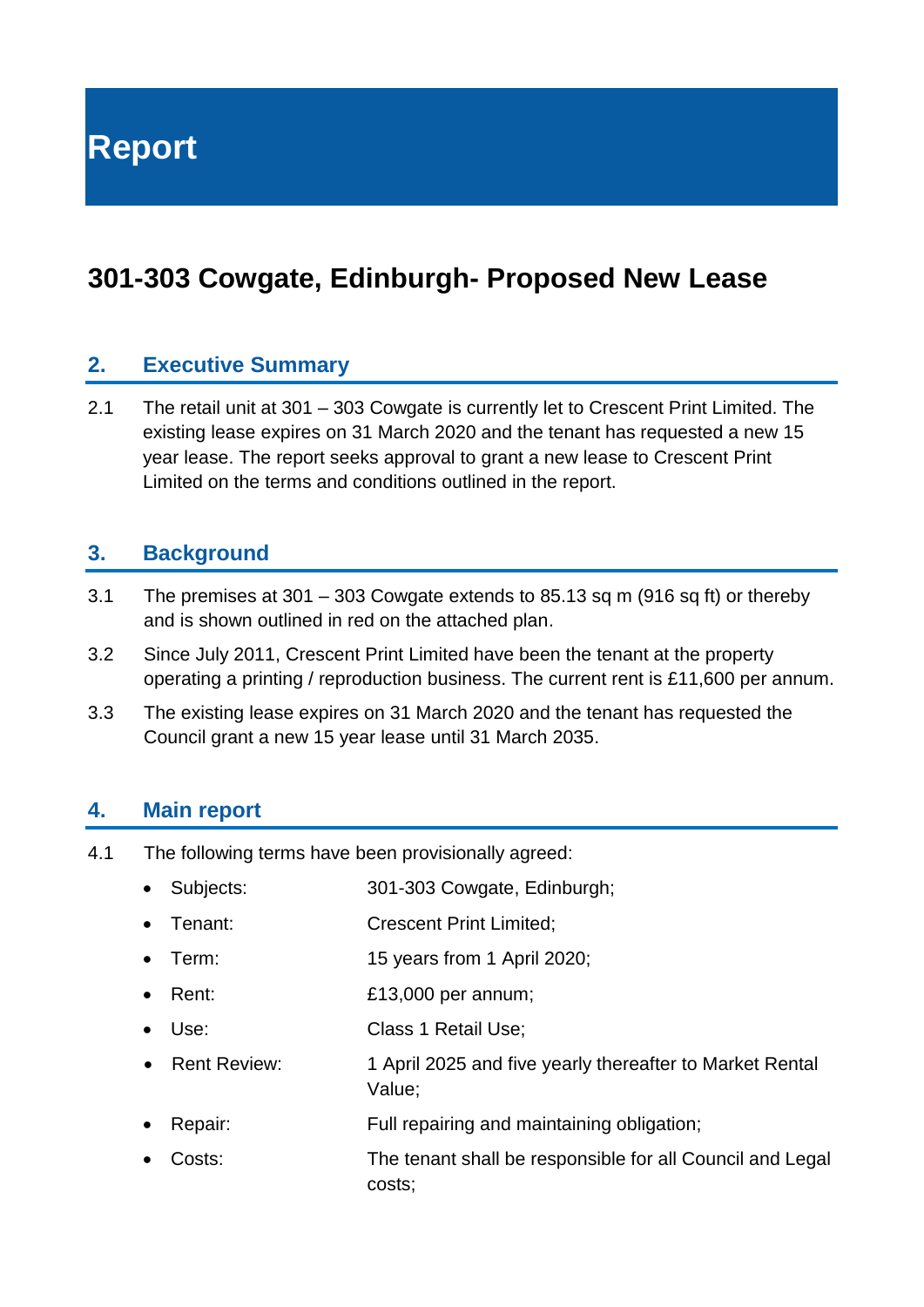- Other terms: As contained in a standard lease.
- 4.2 The tenant has fulfilled all their legal and financial obligations in terms of the existing lease.

### **5. Next Steps**

5.1 Following approval of the terms by Finance and Resources Committee, solicitors will be instructed to conclude the legal documentation.

# **6. Financial impact**

6.1 An increase in rent to £13,000 per annum to the General Property Account, effective from 1 April 2020. The revised rental represents an increase of 2% on the rent currently received.

# **7. Stakeholder/Community Impact**

7.1 Ward elected members have been made aware of the recommendations of the report.

# **8. Background reading/external references**

N/A

# **9. Appendices**

Appendix 1 - Location Plan